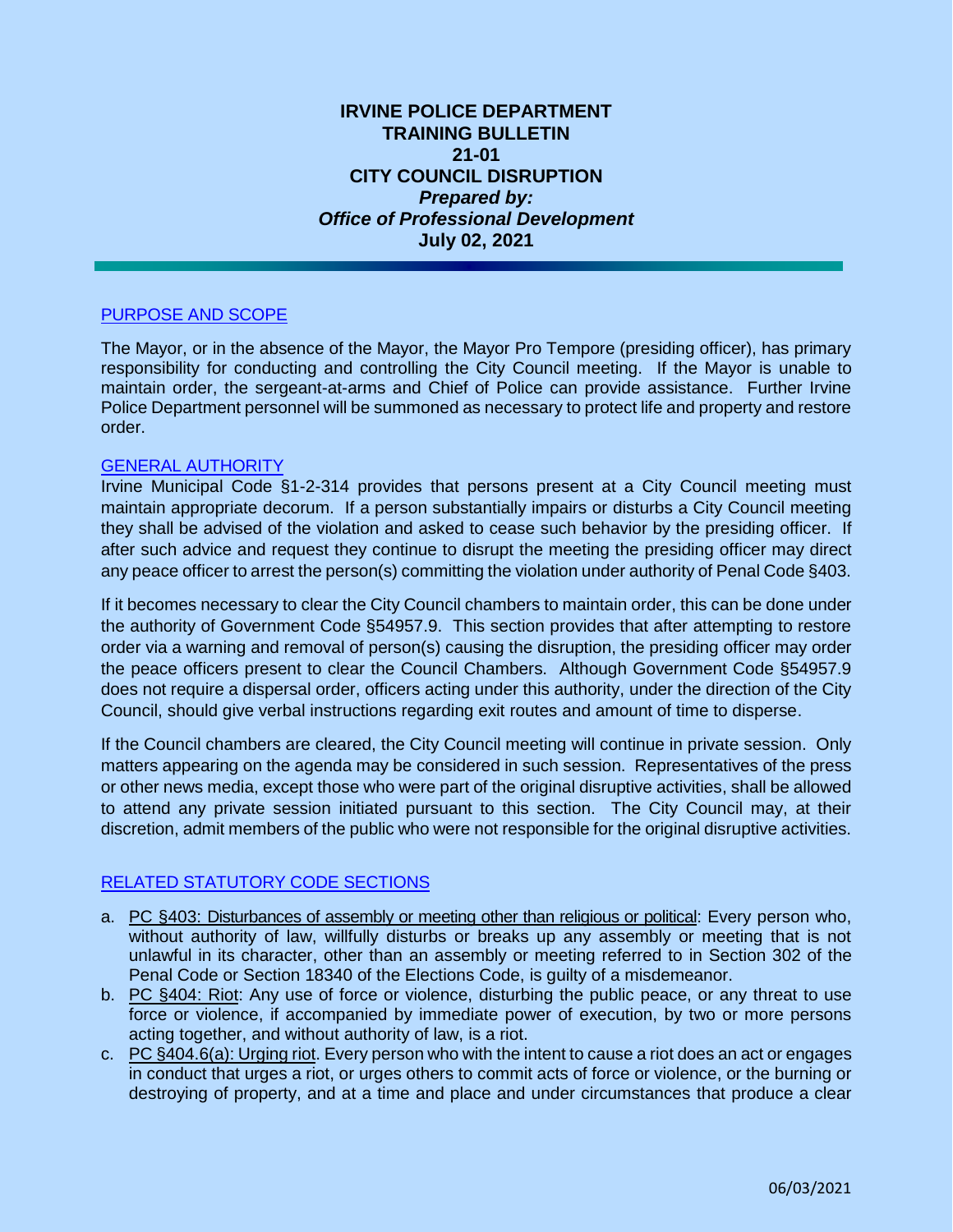and present and immediate danger of acts of force or violence or the burning or destroying of property, is guilty of incitement to riot.

- d. PC §405a: Taking a Person from Custody by a Riot: The taking by means of a riot of any person from the lawful custody of any peace officer.
- e. PC §406: Rout: Whenever two or more persons, assembled and acting together, make any attempt or advance toward the commission of an act which would be a riot if actually committed, such assembly is a rout.
- f. PC §407: Unlawful Assembly defined: Whenever two or more persons assemble together to do an unlawful act, or do a lawful act in a violent, boisterous, or tumultuous manner, such assembly is an unlawful assembly.
- g. PC §409: Remaining present at place of riot after warning to disperse: Every person remaining present at the place of any riot, rout or unlawful assembly, after the same has been lawfully warned to disperse, except public officers and persons assisting them in attempting to disperse the same, is guilty of a misdemeanor.
- h. PC §410: Magistrates neglecting or refusing to disperse rioters: If a magistrate or officer, having notice of an unlawful or riotous assembly, mentioned in this chapter, neglects to proceed to the place of assembly, or as near thereto as he can with safety, and to exercise the authority with which he is invested for suppressing the same and arresting the offenders, he is guilty of a misdemeanor.
- i. PC §726: Giving of command to disperse: Where any number of persons, whether armed or not, are unlawfully or riotously assembled, the sheriff of the county or his or her deputies, the officials governing the town or city, or any of them, must go among the persons assembled, or as near to them as possible, and command them, in the name of the people of the state, immediately to disperse.
- j. PC §727: Authority to arrest rioters if they do not disperse: If the persons assembled do not immediately disperse, such magistrates and officers must arrest them, and to that end may command the aid of all persons present or within the county.
- k. Irvine Municipal Code §1-2-314(B): Decorum. *By other persons.* Persons who substantially impair or disturb a City Council meeting by intentionally committing acts in violation of the provisions hereof or of implicit customs or usages governing the conduct of City Council meetings shall be advised of such violation and requested to curtail such acts by the presiding officer. If after such advice and request, such persons refuse or fail to curtail such acts, the presiding officer may cause any peace officer present to eject them from the Council chamber or place them under arrest and be charged with a violation of Penal Code §403. The members of the Council may, pursuant to Government Code §54957.9, order the meeting room cleared and continue with the session when the orderly conduct of the meeting becomes unfeasible and order cannot be restored.

## POLICE DEPARTMENT RESPONSIBILITIES

Sergeant-At-Arms: A sworn police officer is present at each City Council meeting open to the public. The assigned officer serves as the sergeant-at-arms; he/she is responsible to the Council for the maintenance of order during the meeting. The sergeant-at-arms is stationed in uniform and at a strategic position within the City Council chambers. The sergeant-at-arms is selected by the Special Investigations Division (SID) Lieutenant.

- a. Unless otherwise directed by the Chief of Police, the sergeant-at-arms shall wear a Class A or B uniform, and carry or have immediate access to issued police equipment as required by Policy §1007.14 (Uniform Regulations).
- b. The sergeant-at-arms will check in with the City Clerk prior to the start of the meeting and remain at his/her post through the end of the meeting or as directed by the Chief of Police.